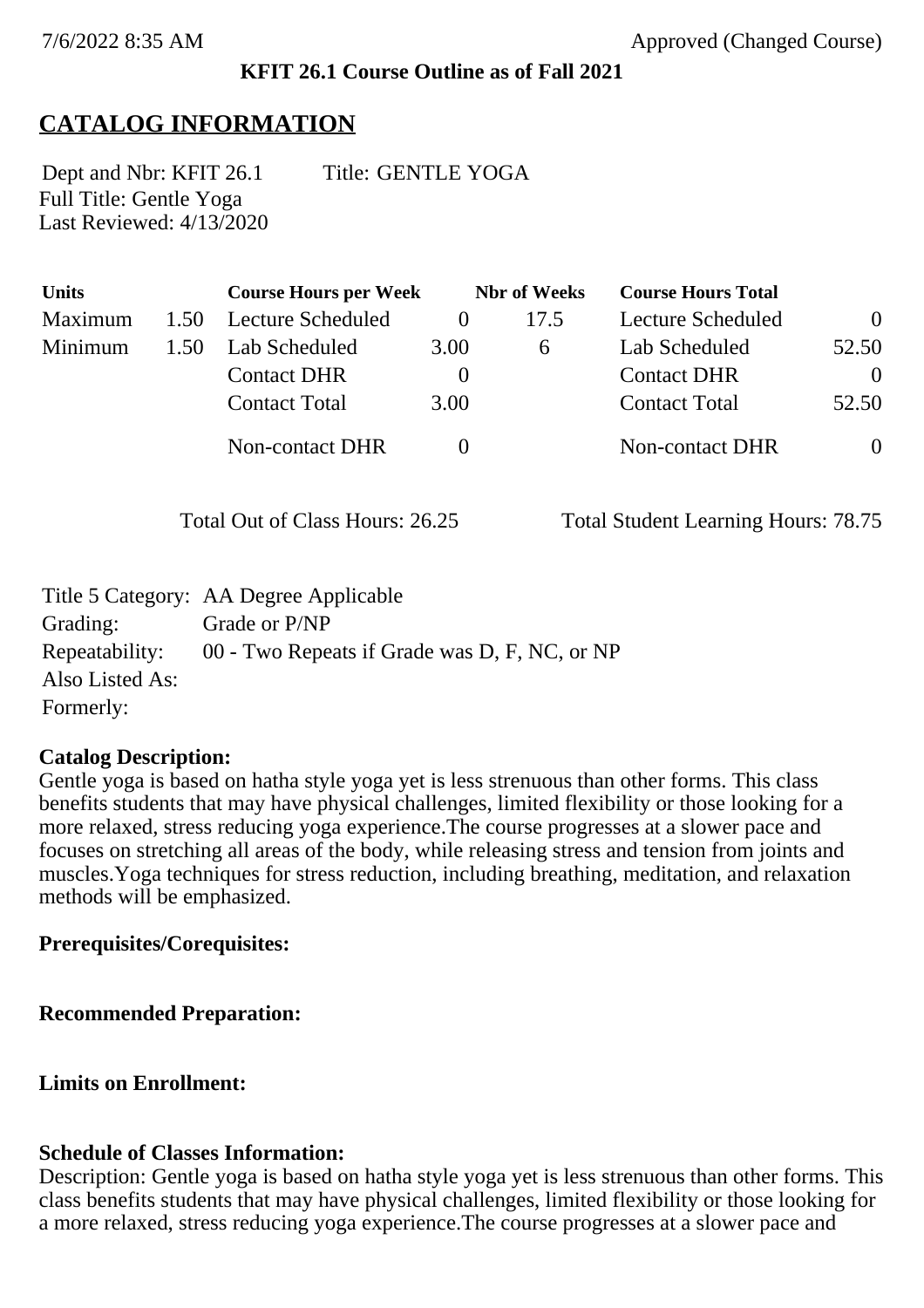focuses on stretching all areas of the body, while releasing stress and tension from joints and muscles.Yoga techniques for stress reduction, including breathing, meditation, and relaxation methods will be emphasized. (Grade or P/NP) Prerequisites/Corequisites: Recommended: Limits on Enrollment: Transfer Credit: CSU;UC. Repeatability: Two Repeats if Grade was D, F, NC, or NP

# **ARTICULATION, MAJOR, and CERTIFICATION INFORMATION:**

| <b>AS Degree:</b><br><b>CSU GE:</b> Transfer Area | Area                 |  | Effective:<br>Effective: | Inactive:<br>Inactive: |           |
|---------------------------------------------------|----------------------|--|--------------------------|------------------------|-----------|
| IGETC:                                            | <b>Transfer Area</b> |  |                          | Effective:             | Inactive: |
| <b>CSU Transfer:</b> Transferable Effective:      |                      |  | Fall 2013                | Inactive:              |           |
| <b>UC Transfer:</b> Transferable Effective:       |                      |  | Fall 2013                | Inactive:              |           |

**CID:**

### **Certificate/Major Applicable:**

[Both Certificate and Major Applicable](SR_ClassCheck.aspx?CourseKey=KFIT26.1)

# **COURSE CONTENT**

#### **Student Learning Outcomes:**

Upon completion of the course, students will be able to:

- 1. Perform gentle yoga asanas based on individual flexibility and physical challenges.
- 2. Design a gentle yoga practice designed to improve flexibility, reduce muscle tension and stress.
- 3. Apply gentle yoga and stress management techniques and benefits into daily life practices.

### **Objectives:**

Students will be able to:

- 1. Apply principles of movement and body awareness during gentle yoga postures.
- 2. Demonstrate gentle yoga asanas including floor, seated, kneeling, and standing postures.
- 3. Integrate proper breathing techniques during yoga asanas.
- 4. Describe meditation, breathing and relaxation methods.

# **Topics and Scope:**

- I. Yoga Principles
	- A. Movement Principles
		- 1. Sagittal flexion, extension, and elongation
		- 2. Lateral flexion, extension, and elongation
		- 3. Rotation
		- 4. Inversion
		- 5. Centering
	- B. Body Awareness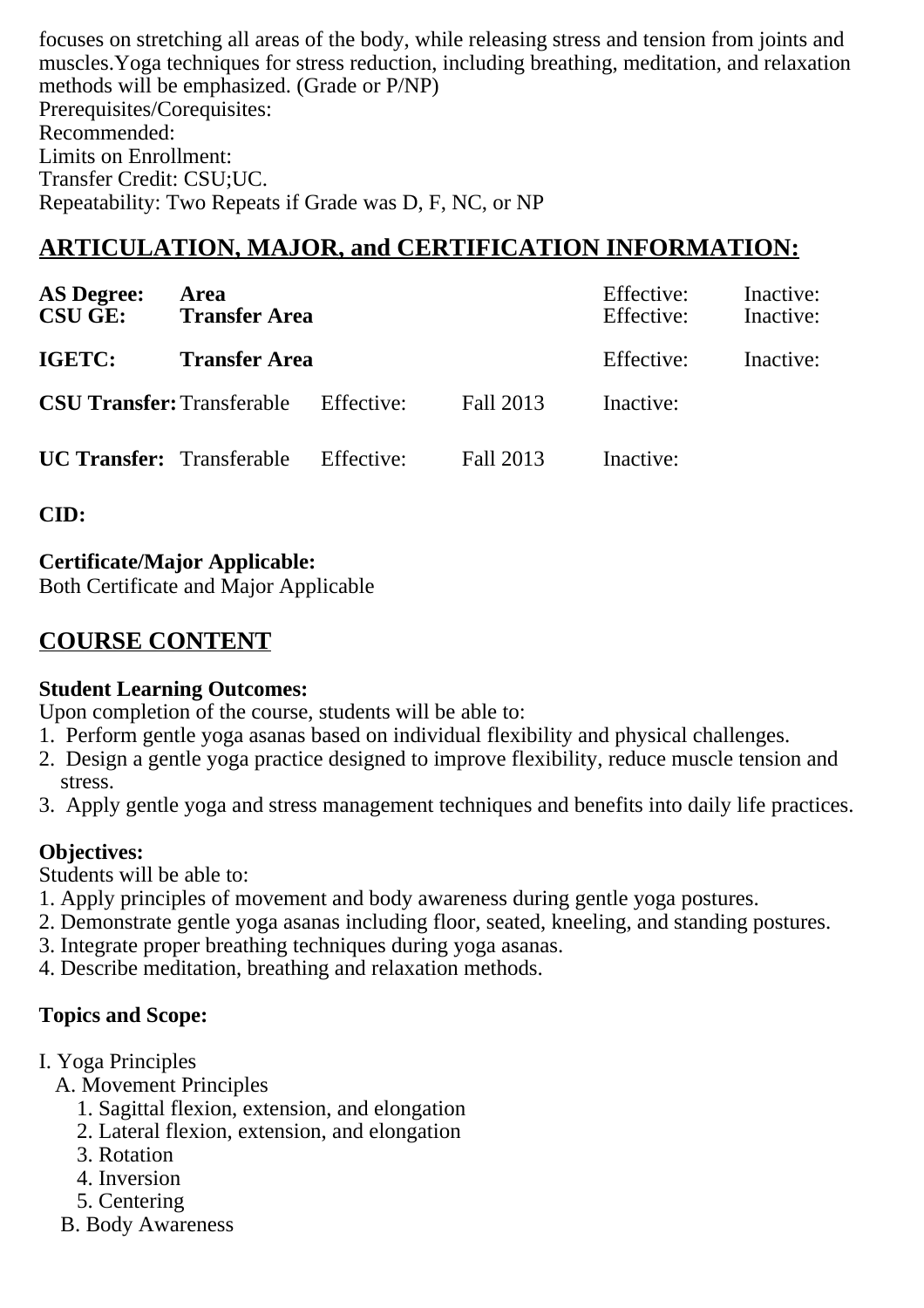- 1. Alignment
- 2. Balance
- 3. Integration
- II. Gentle Yoga
	- A. Modifications and progressions
	- B. Poses for backpain
	- C. Using props
- III. Pranayama (Breathing) Techniques
	- A. Integration with yoga asanas
	- B. Types of breathing
- C. Benefits of breathing techniques
- IV. Types of Meditation
	- A. Visualization
	- B. Concentration
	- C. Mantra
	- D. Stream of conciousness
- V. Stress Reduction Techniques
- VI. Personal Gentle Yoga Practice
	- A. Designing a gentle yoga personal practice based on level and physical challenges
	- B. Integrating yoga and meditation practice into daily living
	- C. Benefits of gentle yoga and relaxation methods
	- D. Using yoga techniques functionally

# **Assignment:**

Students are expected to spend an additional one and one-half hours per week outside of class completing one or more of the following assignments:

- 1. Written personal yoga goals (1 page)
- 2. Reflective analysis of personal growth, experience and progress (1-2 per semester)
- 3. Journal entries (4-10 per semester)
- 4. Personal gentle yoga practice
- 5. Skill performance examination of proper techniques and gentle yoga asanas.
- 6. One to three exam(s) and/or quiz(zes)

# **Methods of Evaluation/Basis of Grade:**

**Writing:** Assessment tools that demonstrate writing skills and/or require students to select, organize and explain ideas in writing.

Personal goals, journal entries, analysis, personal practice Writing

 $10 - 30\%$ 

**Problem Solving:** Assessment tools, other than exams, that demonstrate competence in computational or noncomputational problem solving skills.

None Problem solving and the Problem solving problem solving and the Problem solving problem solving  $0 - 0\%$  $0 - 0\%$